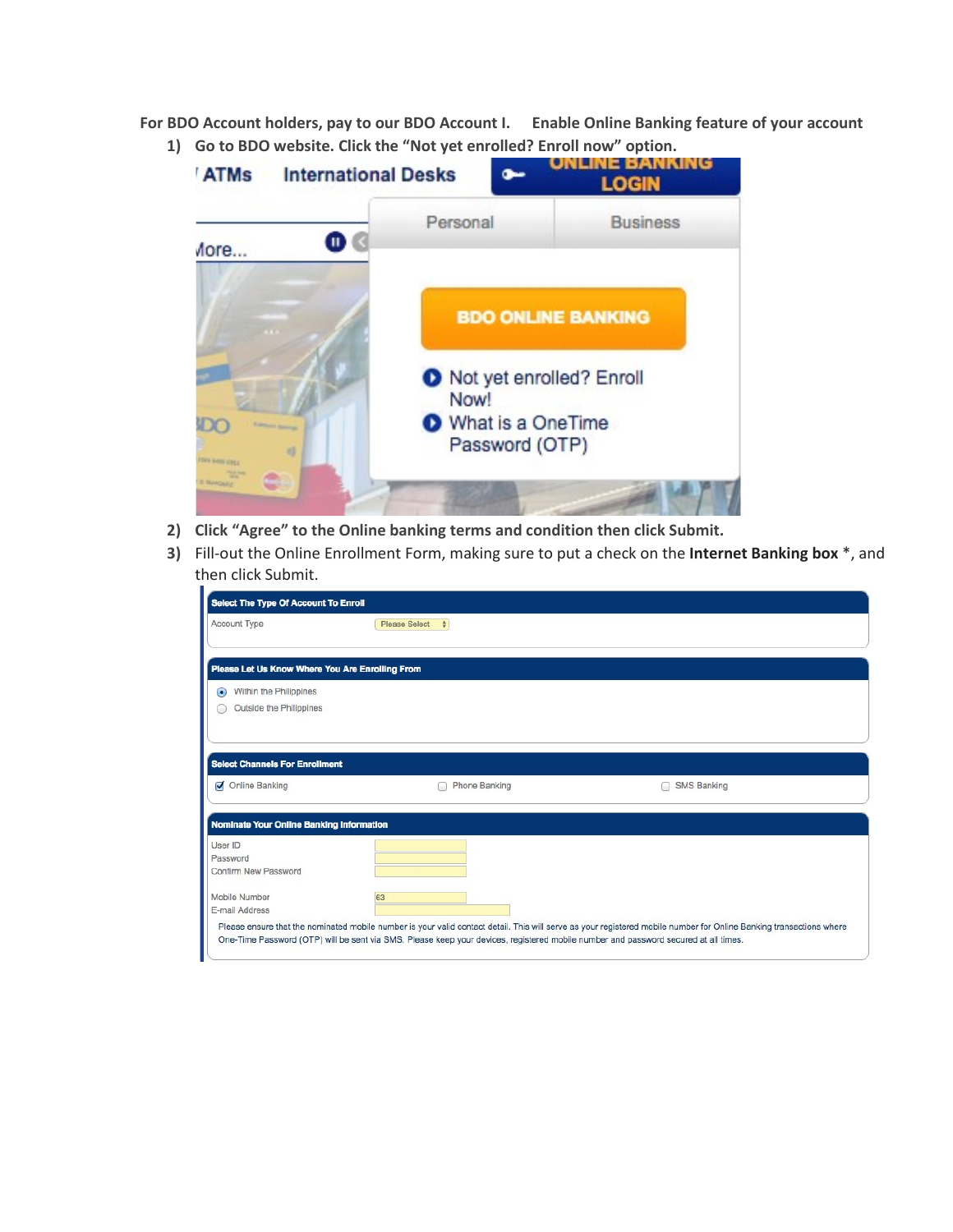| Challenge Question 1                           | <b>Please Select</b><br>٠      |  |
|------------------------------------------------|--------------------------------|--|
| Answer                                         |                                |  |
| Confirm Answer                                 |                                |  |
|                                                |                                |  |
| Challenge Question 2                           | <b>Please Select</b><br>$\div$ |  |
| Answer                                         |                                |  |
| Confirm Answer                                 |                                |  |
| <b>Validate Your Enrollment</b>                |                                |  |
| Enter code shown below                         |                                |  |
| Click here to get a different image            |                                |  |
|                                                |                                |  |
|                                                |                                |  |
| We Want Your Feedback                          |                                |  |
| How did you learn about BDO Online<br>Banking? | Choose One<br>$\bullet$        |  |
|                                                |                                |  |

- Select Deposit Account
- Select with in the Philippines or Outside the Philippines if you are
- Enter you BDO ATM card number which can be found on your ATM card. Input also your account number.
- Create your username and password. Make sure you take of them. Make sure you also have a safe password which is a combination of letter and numbers (system is not accepting special characters at this time).
- Enter your mobile phone number. Now, this is very important because BDO online banking is using an OTP (One Time Password) feature before you can login to their online banking facility. This means that upon putting your username and password, BDO system will send the OTP to the mobile number enrolled here so better get sure you enter your active and correct mobile number.
- On the section, input or create your challenge question. This is also important because this challenge questions are being used when you need to reset your password.
- After you input all the correct information (double check please), just input the code below on the box and click Submit.

**4.** Take note of your ATM Activation Code in the acknowledgment page as you will use this to activate your Internet Banking account using your BDO ATM Debit Card.

**5.** Activate your account at any BDO ATM within 45 days\* You can also enroll in Mobile and/or Phone Banking by putting a check mark in their respective boxes.

- **II. Activate BDO Online Banking (ATM)** 
	- 1) Go to any BDO ATM
	- 2) 2. Press "Other Services" button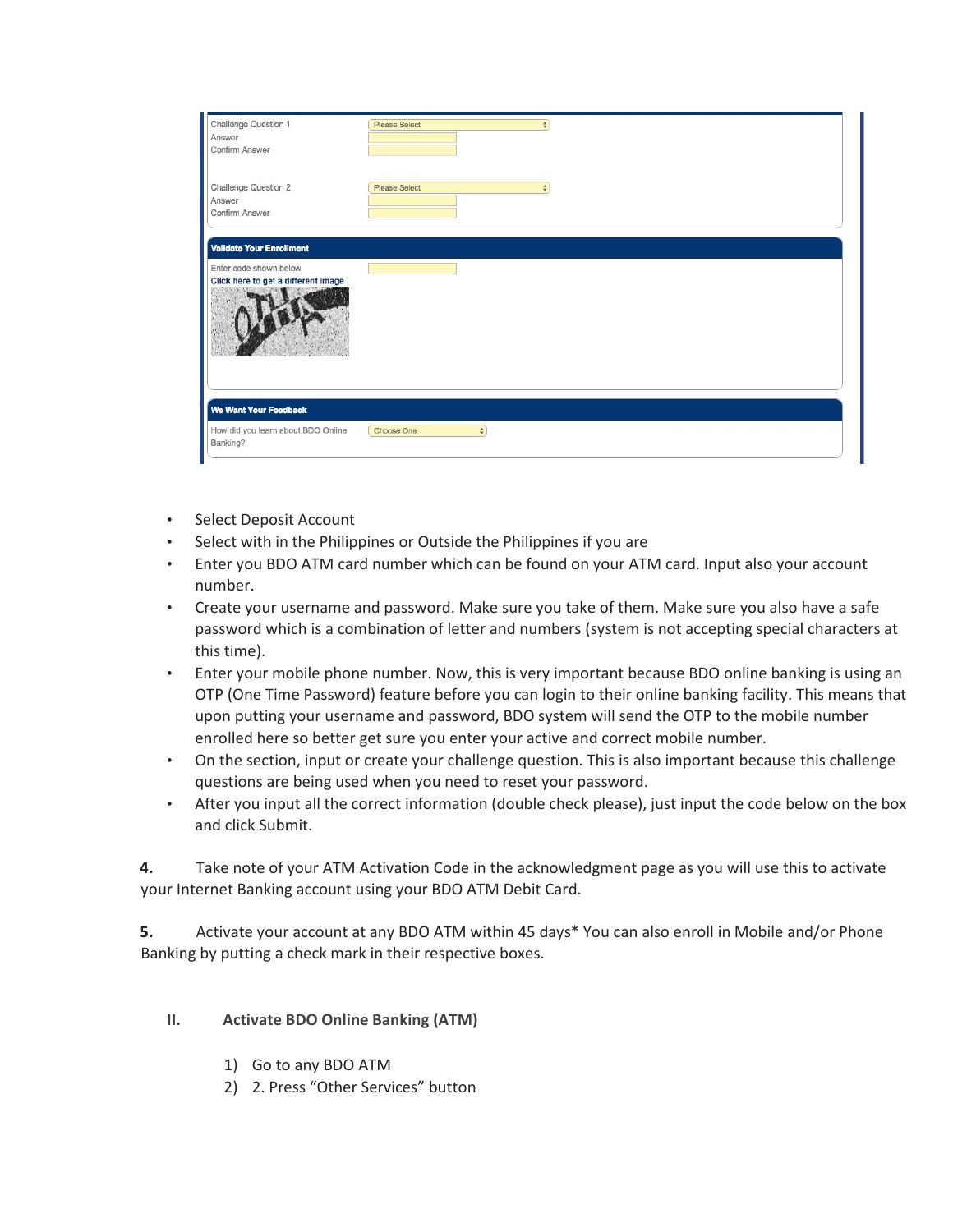- 3) 3. Select "Activate Electronic Banking"
- 4) 4. Enter ATM Activation Code then press "Confirm" button
- 5) 5. Choose receipt option
- 6) 6. Enter your PIN
- 7) 7. Get transaction receipt

#### III. Enroll Other persons Account (Third Party Account)

This is a one-time procedure. Log on to BDO Online Banking, go to "Enrollment Services", then "Other Person's Account", and enter our account details.

| <b>BDC</b><br>We find ways'  |                                                      | <b>Enroll Another Person's Account(s)</b> |                           |
|------------------------------|------------------------------------------------------|-------------------------------------------|---------------------------|
| <b>NAVIGATE</b>              | Enrolment Services > Other Person's Account > Enroll |                                           |                           |
| Account Information          |                                                      |                                           |                           |
| <b>O</b> Financial Services  |                                                      |                                           |                           |
| <b>O</b> Enrollment Services | Vou have 0 invalid login attomptich<br><b>« BACK</b> |                                           |                           |
| <b>8</b> Service Request     | <b>Other Person's Account</b>                        |                                           |                           |
| <b>O</b> Remit               | <b>Enroll</b>                                        | Type                                      | <b>Preferred Nickname</b> |
| <b>O</b> Profile Maintenance | <b>Edit/Delete Another Person's Account.</b>         | <b>RELENT ACCOUNT - PHP (PHP) :</b>       |                           |
|                              | <b>View Enrollment Status</b>                        |                                           |                           |
| My Quick Links<br>۰          |                                                      | correct before submitting the enrolment.  |                           |
|                              |                                                      |                                           | Submit                    |

Our bank account details are:

#### **BANK DETAILS FOR PASIG STORERS:**

| <b>Bank Name</b>    | <b>BDO</b>                  |
|---------------------|-----------------------------|
| <b>Branch</b>       | Pasig E. Rodriguez Jr. Ave. |
| Type of Account     | Peso Savings Account        |
| Account No.         | 0080 8001 1171              |
| <b>Account Name</b> | LOC&STOR 24/7, INC.         |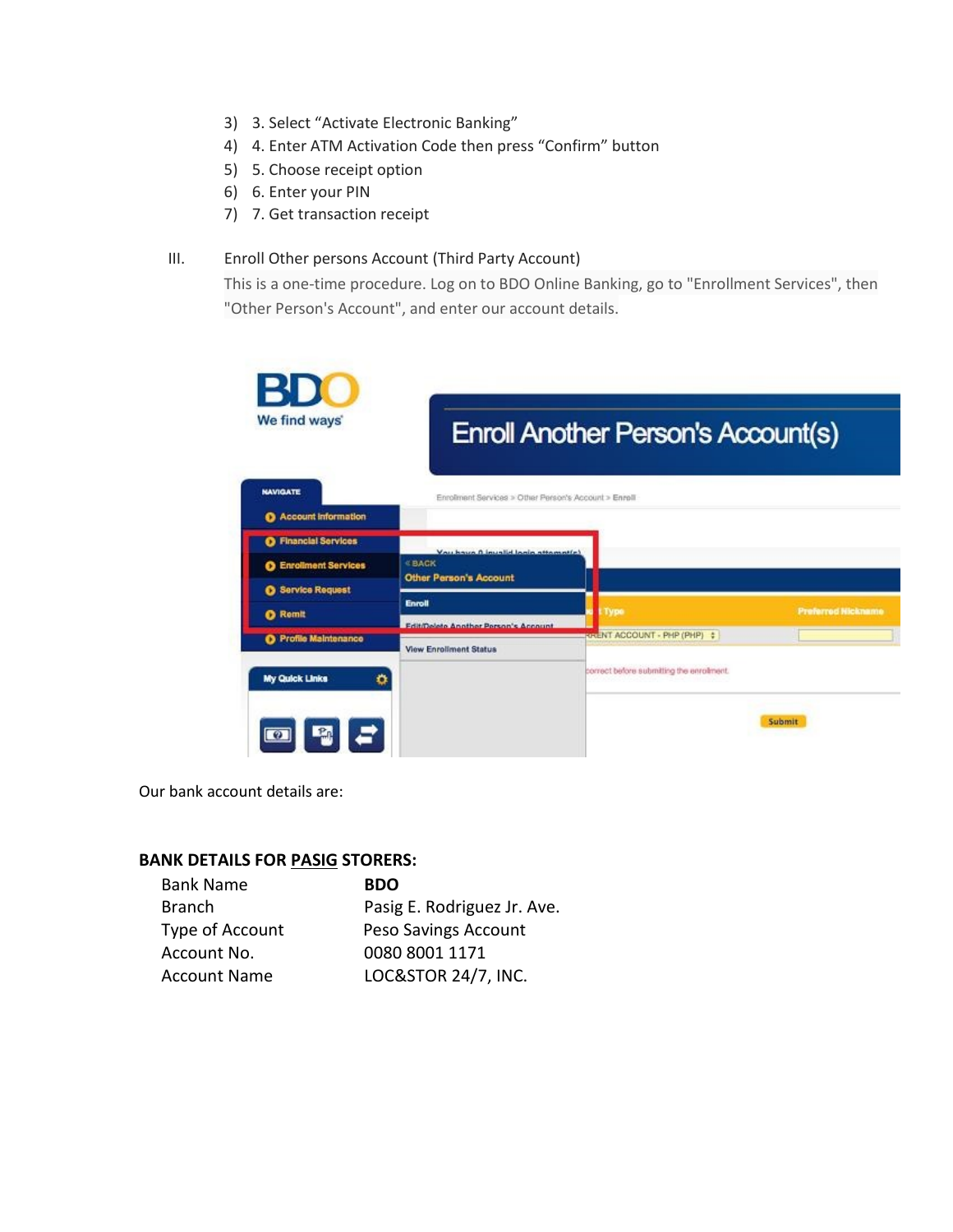## **BANK DETAILS FOR URBAN MAKATI STORERS:**

| <b>Bank</b>         | <b>BDO</b>                     |
|---------------------|--------------------------------|
| <b>Branch</b>       | Pasig E. Rodriguez Jr. Ave.    |
| Type of Account     | Savings                        |
| Account No.         | 0080 8003 6239                 |
| <b>Account Name</b> | <b>LOC&amp;STOR 24/7, INC.</b> |

## **BANK DETAILS FOR JP RIZAL MAKATI STORERS:**

| <b>Bank</b>         | <b>BDO</b>                  |
|---------------------|-----------------------------|
| <b>Branch</b>       | Pasig E. Rodriguez Jr. Ave. |
| Type of Account     | Savings                     |
| Account No.         | 0080 8800 4024              |
| <b>Account Name</b> | LOC&STOR 24/7, INC.         |

# **BANK DETAILS FOR TAGUIG STORERS:**

| <b>BDO</b>                     |
|--------------------------------|
| Pasig E. Rodriguez Jr. Ave.    |
| <b>Checking Account</b>        |
| 0080 8800 4733                 |
| <b>LOC&amp;STOR 24/7, INC.</b> |
|                                |

## **BANK DETAILS FOR QC EDSA STORERS:**

| <b>BDO</b>                  |
|-----------------------------|
| Pasig E. Rodriguez Jr. Ave. |
| <b>Checking Account</b>     |
| 0080 8800 5802              |
| LOC&STOR 24/7, INC.         |
|                             |

You will be directed to the enrollment screen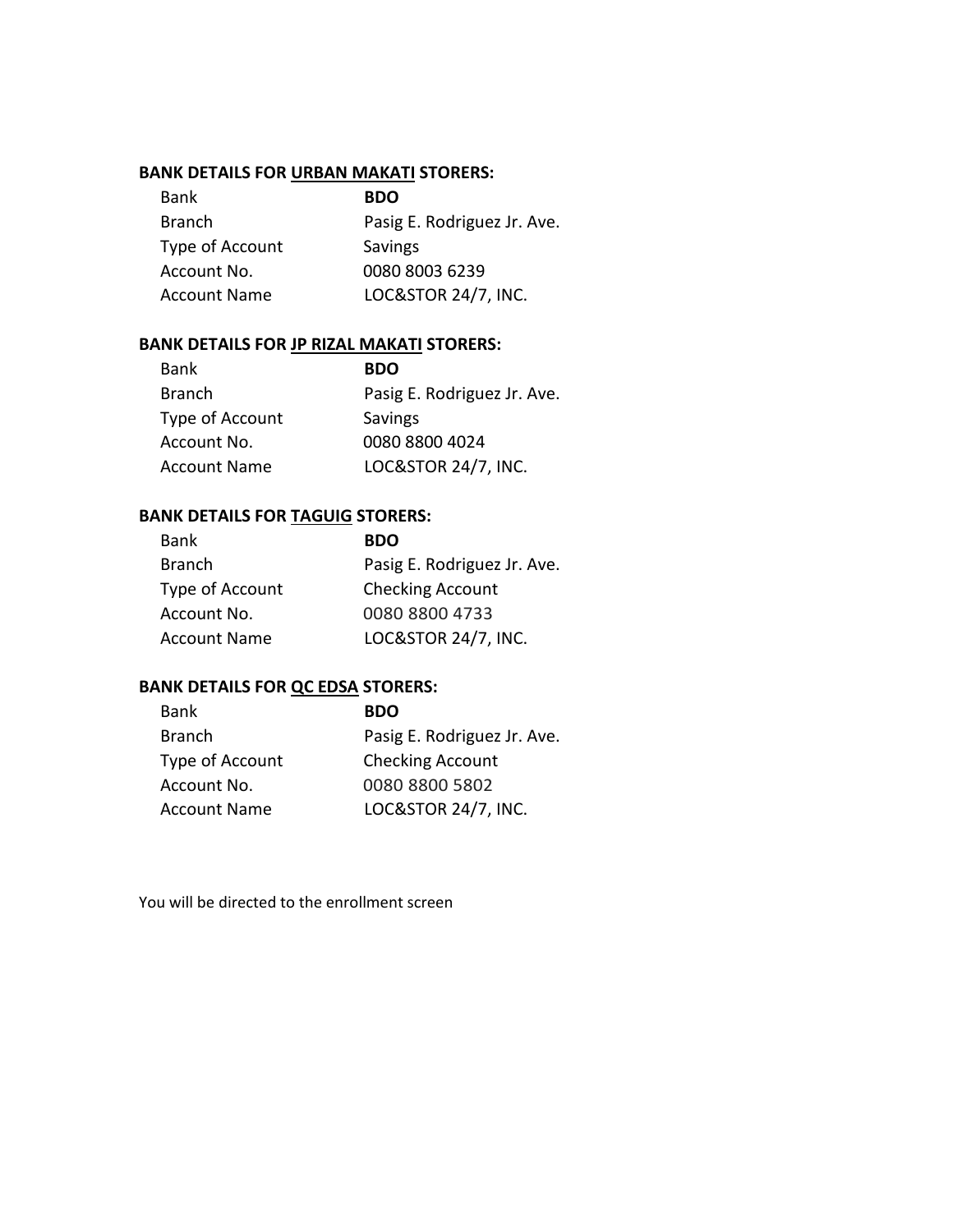| Outside the Philippines                       |   |                   |                           |                                       |                |
|-----------------------------------------------|---|-------------------|---------------------------|---------------------------------------|----------------|
| <b>Account Details</b><br><b>Account Type</b> |   | <b>Account No</b> | <b>Preferred Nickname</b> | <b>Another Person's Email Address</b> | <b>Actions</b> |
| Choose One                                    | ÷ | 回                 |                           |                                       | $\mathbf x$    |

After you submit the Third Party Account enrollment form, you will receive an email from BDO with another activation code. The procedure is similar to enrolling for Online Banking--just proceed to the nearest BDO ATM with your activation code in tow.

BDO will enable the Third Party Account within 24 hours from activation by ATM. You can review the status of the enrollment by clicking on "Enrollment status."

## **IV. Transferring Funds**

Once your BDO account has been enrolled to their Online Banking service you can then proceed to using the BDO Online Banking payment option.

1) Log on to your BDO Online Banking account through [http://online.bdo.com.ph](http://online.bdo.com.ph/) Click Fund Transfer.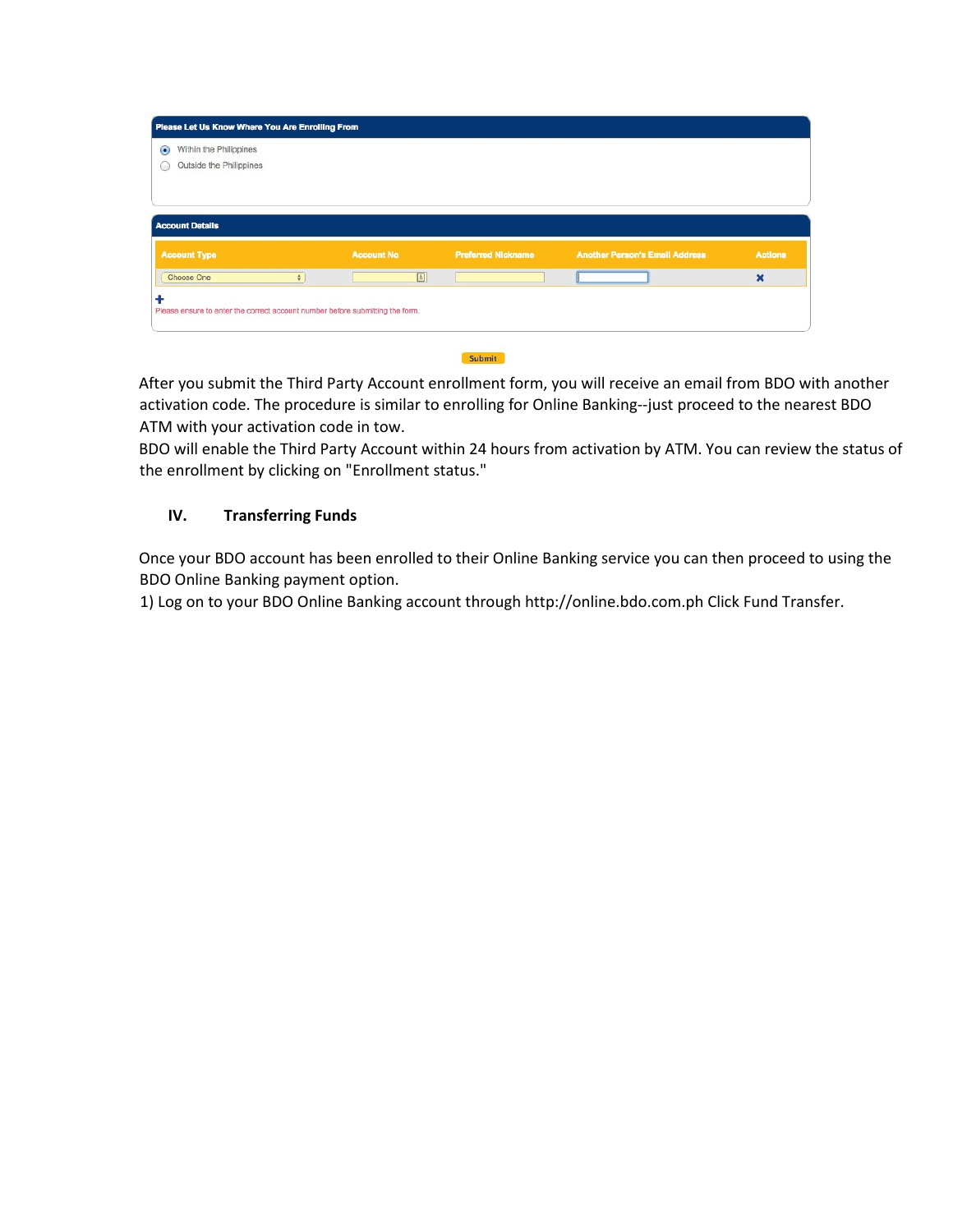

- 2) Input the amount that you want to transfer (indicated as the "Total PHP" in the cash-in order confirmation email),
- 3) Under "Transfer from," select which of your BDO accounts you want to transfer money from.
- 4) Under "Transfer to," Select the Loc&Stor 24/7 Account under Another person tab.
- 5) Under "Transfer schedule," select the "Immediate" button.
- 6) Take a screenshot of the completed transaction and send to us via Viber or What's App #0916 5673004